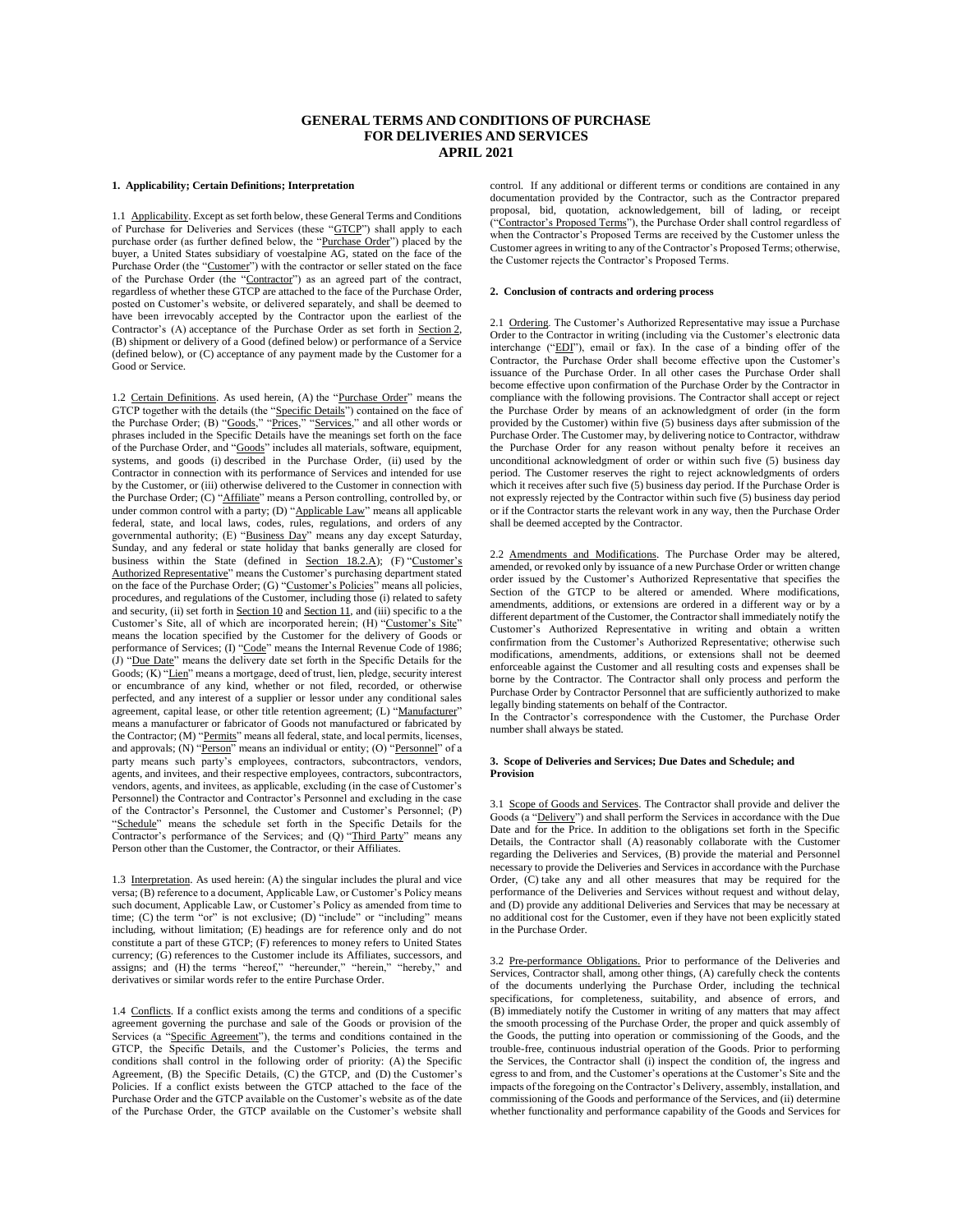the Customer's designated purpose under the given framework conditions are ensured.

3.3 Manuals and Updates. Concurrently with the performance of each Delivery and Service, Contractor shall deliver to Customer all installation, erection, operation, and maintenance manuals, material test reports, and material certificates (or other Contractor supplied information relating to the integrity of the Good or Service) available for the Good or Service not previously delivered to Customer. Contractor shall deliver all updates to the manuals promptly upon availability. Unless otherwise agreed, all such documentation shall be delivered in English. Any Affiliate of the Customer may have access to and use such documentation. The Contractor shall make available to the Customer all updates to Goods made by the Contractor or a Manufacturer, including software and design updates.

3.4 Periods and Dates of Delivery and Service. The time at which all obligations of the Contractor herein are satisfied in connection with the applicable Deliveries and Services shall be deemed the time of performance. The Schedule and all Due Dates (including all milestones set forth on the face of the Purchase Order) shall be binding and strictly observed by the Contractor. Unless otherwise agreed by each party in writing, any Due Date or Schedule that is determined by a period of time stated on the face of the Purchase Order shall be deemed to commence on the date the Purchase Order is issued by the Customer. If no Due Date is stated on the face of the Purchase Order, the Contractor shall commence the Deliveries and Services immediately and complete them without delay. If the Contractor may be delayed in the performance of its obligations under the Purchase Order, the Contractor shall immediately notify the Customer thereof in writing and state the reasons and the expected duration of the delay and any measures that may prevent or reduce such delay and shall implement all such measures.

3.5 Self-Performance. If the Customer reasonably believes that the Contractor will not achieve the Due Date, the Customer may, during normal office hours, carry out an audit of the Contractor's activities related to performance of the Deliveries and Services and may enter the relevant production sites and other premises of the Contractor for that purpose if and to the extent necessary and upon prior notice and to demand that the Contractor take necessary, appropriate measures to prevent and reduce any delays in the performance of the Deliveries and Services. The Contractor's failure to comply with a Due Date and failure to take the requested necessary and appropriate measures to reduce and prevent any further delay shall each individually constitute a material breach of the Purchase Order.

3.6 Provision of Deliveries/Services. The Contractor shall provide the Deliveries/Services with a special focus on the Customer's interests, including the technical requirements of production, the necessity of the Customer's undisturbed continuous industrial operations, efficiency, expediency and maintenance-friendliness so that the Customer will be able to use the relevant Goods and Services as economically as possible and continuously and that the recurring expenditure for repair, maintenance, and replacement will be within the contractually agreed scope and at least within the scope that can reasonably be expected according to the best industry practices.

3.7 Changes. The Contractor shall not implement any modifications of or amendments to the Goods or Services (including modified technical designs or specifications) which are not requested by the Customer without the Customer's prior written approval and, unless agreed otherwise by the Customer pursuant to a change order, shall reimburse the Customer for any additional costs incurred by the Customer, in connection therewith (including any additional costs in the industrial operation of the Goods or in the regular repair, maintenance, and replacement of the Goods). The Contractor shall bear any and all additional costs, fees, expenses, taxes, levies, and tariffs that are attributable to a change in Applicable Law affecting the Goods or Services. The Customer may modify the Purchase Order by the issuance of a change order if the change order is made in advance of shipment of the Goods or completion of Services. If modifications contained in a change order can reasonably be expected to necessitate an adjustment to the Prices or Due Date, the parties shall endeavor to reach an equitable adjustment as soon as practicable so as not to adversely affect the Prices or Due Date.

3.8 Customer Delay. If the Contractor is delayed in satisfying the Due Date solely as a direct result of the actions or omissions of the Customer (a "Customer Delay"), then the applicable Due Date shall be extended for not more than the period of the delay for which the Customer is demonstrably responsible. If the Contractor incurs any reasonable and documented additional out-of-pocket third party costs and expenses as a direct result of a Customer Delay and delivers notice to the Customer thereof without delay and not later than four weeks after the applicable Customer Delay ceases with supporting documentation of such costs and expenses reasonably satisfactory to the Customer, then Customer shall reimburse Contractor such costs and expenses on the condition that the Contractor otherwise satisfies its obligations under the applicable Purchase Order in accordance with the extended Due Date.

3.9 Damage to a Site. The Contractor shall not damage the Customer's Site or the material, machinery, equipment, or other property of the Customer or Third Parties located or used thereon. The Contractor shall repair or replace such damaged property, with like-kind property, at its sole cost and expense.

## 3.10 Suspension and Cancellation

(A) *Suspension*. The Contractor shall suspend performance of the Deliveries and Services temporarily (in whole or in part) for a total period of up to 12 months upon the Customer's written request. The first six months of any such suspension will be free of charge, and the Contractor shall not assert any claims or charges whatsoever on the Customer therefor. If the suspension of performance continues for a period longer than six months, then the Customer shall reimburse any reasonable and documented additional out-of-pocket third party costs and expenses as a direct result of the extension period after the initial six months (which, for the avoidance of doubt, shall not include any lost profit or actual loss suffered in the form of lost earnings), provided that the Contractor has delivered to the Customer supporting evidence of such costs within four weeks after the termination of the suspension. The Contractor shall keep the costs resulting from the suspension as low as possible and continue provision of the Deliveries/Services immediately after termination of the suspension.

(B) *Cancellation*. The Customer may cancel all or a portion of the Goods and Services at any time for any reason (a "Cancellation") by giving Contractor notice prior to the commencement of the performance of the Deliveries or Services, as applicable. If a Cancellation occurs, the Customer shall pay the Contractor reasonable and documented Cancellation charges consisting of (i) the direct costs for labor and Goods expended by the Contractor before the Cancellation minus (ii) the reasonable value of the cancelled Goods or the materials comprising the cancelled Goods that the Contractor can realize by selling or using the Goods or the materials. The title to Goods that the Contractor has purchased prior to the Cancellation that cannot be used or sold by the Contractor elsewhere and for which Customer has paid Cancellation charges shall be transferred to the Customer and the Customer shall pay the cost of shipping to Customer's Site or otherwise disposing of such Goods, which shipping or disposal shall occur within a commercially reasonable timeframe. Cancellation charges shall not include any consequential, incidental, or indirect charges or expenses. If the sum of the Customer's prior payments and deposits under the Purchase Order exceed the Cancellation charges and other amounts due under the Purchase Order, the Contractor shall promptly pay the difference to the Customer. The Contractor shall minimize Cancellation charges and shall provide an accurate accounting thereof, less any offsets, to the Customer at the time the Contractor makes a request for payment of Cancellation charges.

3.11 Intellectual Property. All materials or Goods created, written, or developed for the Customer in the performance of the Deliveries or Services (collectively, "Deliverables") shall be deemed "works-made-for-hire" within the meaning of the United States Copyright Act. The Contractor hereby assigns, agrees to assign, and upon creation of each Deliverable automatically assigns, to the Customer, all right, title, and interest in such Deliverable and in all applicable United States and international copyrights, including all renewals, extensions, and continuations thereto, and all other intellectual property rights therein. The Contractor shall own its (a) working papers, (b) preexisting materials, software and associated source code, and intellectual property, (c) general skills, (d) know-how, and (e) processes (collectively, "Contractor Materials"). The Contractor shall deliver to the Customer copies of, and grants to the Customer a perpetual, irrevocable, nonexclusive, worldwide, transferable, sublicensable, fully paid-up, royalty-free right and license to use, all Contractor Materials necessary for the use of the Deliverables and Goods (including to commission, operate, repair, maintain, update, or replace, in whole or in part, the Goods with the involvement of third parties). Any Affiliate of the Customer may have access to and use such Contractor Materials and the Deliverables. When exercising this

Page **2** of **9**

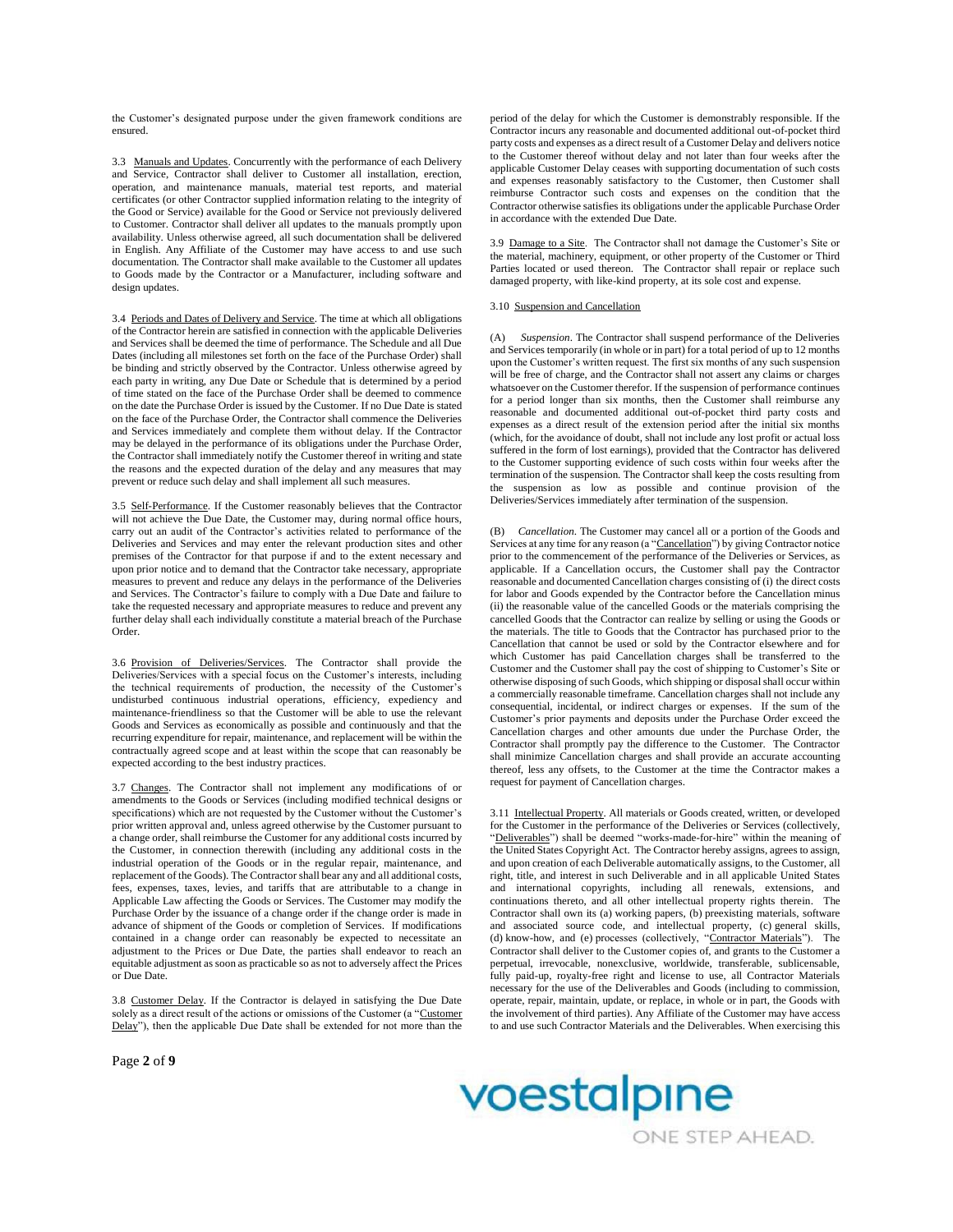license, the Customer shall reasonably take into account the Contractor's legitimate interests regarding know-how protection. To the extent the Contractor incorporates into any Deliverables Third Party software or other works licensed by the Contractor from third parties, the Contractor shall cause the Customer to have a perpetual, irrevocable, nonexclusive, transferrable, worldwide, fully paidup, royalty free right and license to use such Third Party software or other works. Any Affiliate of the Customer may have access to and use such Third Party software and other works.

3.12 Customer Right of Inspections and Tests. The Customer and its Personnel may inspect, test, and audit (A) the Goods and any quality assurance or other records related to the Goods during their design, manufacture, processing, construction, preparation, delivery, and completion, wherever such work is in progress at reasonable times upon reasonable advance notice and in a manner that does not unreasonably interfere with the Contractor's operations, and (B) all Services at any reasonable time and place, including the plant or yard of the Contractor or any of its Personnel, and the Contractor shall assist the Customer and its Personnel in carrying out such inspections, tests, and audits of the Goods and Services. While on the premises of the Contractor, its Personnel, or a Manufacturer, the Customer shall, and shall cause its Personnel to, comply with all site-specific rules and regulations. The Contractor shall give the Customer reasonable notice of readiness for inspection of each Good before such Good is boxed or crated for shipment. If the Contractor is not the Manufacturer of a Good, upon the Customer's advance request, the Contractor shall obtain for the Customer the right to place an inspector in the Manufacturer's facilities to inspect the Good and the manufacturing and assembly process for the Good prior to shipping. At the Customer's request, the Contractor shall supply test reports and material certificates. Unless otherwise stated in writing by the Customer, the Customer's performance of (or failure to perform) any inspection, test, or audit shall not be deemed (i) an assumption of risk, liability, or control over the Contractor or its Personnel, (ii) an acceptance or approval of the Services, or (iii) a waiver of (a) the Contractor's obligation to provide the Goods or perform Services or (b) the Customer's right to make a claim for Losses hereunder.

### **4. Packaging, Shipping, and Delivery**

4.1 Packing and Shipping. Each Good shall ship assembled to the greatest degree possible. Unless otherwise specified in the Specific Details, the Contractor shall (i) pack, mark, label, document, and ship Goods to the Customer's Site in accordance with Applicable Law and additional special terms regarding packaging/shipping/documentation or delivery may be seen from the relevant Purchase Order, and in such a manner as may be required for the protection of Goods from damage or destruction of hazards during shipping and delivery using labels and tags containing adequate and accurate information with respect to use, safety, and treatment of Goods, and (ii) if the Contractor is responsible for shipment, ship Goods using ground transportation for domestic shipments and other appropriate transportation for international shipments. The Contractor shall, at its sole cost and expense, collect and dispose of any and all waste and special waste (including hazardous substances) arising during or by the Contractor's (A) delivery, unpacking, or unloading of the Goods at the Customer's Site or (B) performance of the Services at the Customer's Site, in accordance with the best industry practices. The Contractor shall monitor compliance with the foregoing provision by means of a suitable waste management system.

4.2 Delivery. Unless otherwise provided in the Purchase Order, the Contractor shall deliver the Goods (a) for international shipments, either DAP or CIF, as designated by Customer, the port designated by Customer, and (b) for domestic shipments, FOB Customer's Site, each of (a) and (b) according to the Incoterms® 2020 for the Price during normal business hours in accordance with the Due Dates. Within twenty-four (24) hours after shipment of any Good, the Contractor shall deliver to the Customer a shipment notification containing the date the Goods were shipped from the Contractor's facility, the name and type of transportation carrier, and the transportation tracking number. Additional shipping and delivery requirements may be set forth in the Specific Details. Every Delivery shall be accompanied by appropriate, customary shipping documents (including a bill of material, if applicable, and a commercial invoice) identifying the Goods, the quantity of Goods delivered, the actual recipient of the shipment at the Customer, and the Purchase Order number.

# **5. Passing of Risk and Transfer of Title**

5.1 Risk of Loss and Title. The risk of loss of and damage to the Goods shall pass to Customer once the Goods are delivered and accepted at Customer's Site. Unless otherwise stated in the Specific Details, title to the Goods, Deliverables, and Services shall pass to the Customer upon the earlier of (A) the transfer of risk of loss, and (B) the Customer's payment of any portion of the Price (including by installment) with respect to the part of the Goods or Services concerned.

5.2 Security Interest. To the extent the Customer pays all or a portion of the Price for Goods prior to the Contractor's delivery of the Goods to the Customer, (A) the Contractor grants to the Customer a security interest in the Goods, and the Contractor authorizes the Customer to file, and shall provide the Customer reasonable assistance in the filing of, Uniform Commercial Code financing statements, continuation statements and such other documents as the Customer deems desirable or necessary to perfect, maintain, and protect the security interest granted herein, and (B) the Contractor shall take all legally permitted measures to put Third Parties on notice of Customer's interests (including labelling the Goods as the Customer's property or storing such Goods separately from other goods). If the Customer's interest in the Goods are compromised nevertheless, the Contractor shall immediately notify the Customer of those circumstances in writing and hold harmless and indemnify the Customer. The Contractor represents that his Deliveries/Services are free of any reservations of title and/or restrictions on use whatsoever.

## **6. Prices, Terms of Payment, Invoicing, and Setoff**

6.1 Prices. The Purchase Order is issued as a not to exceed amount and the invoiced costs for the Services and Goods associated with the Purchase Order shall not exceed in the aggregate the stated Prices included in the Purchase Order under any circumstance or legal theory without prior authorization and acceptance from the Customer's Authorized Representative. Except to the extent of the Customer's failure to make payments hereunder when due, the Contractor shall not assume or create, and shall not permit any of the Contractor Personnel to create, a Lien on any of the Customer's property, the Goods, or the Customer's Site. The Prices specified on the face of the Purchase Order are the total Prices of the Goods and Services to the Customer without adjustment for any prompt payment or other discount offered by the Contractor (unless otherwise stated in the Specific Details), and the Customer shall not be responsible to the Contractor for any other charges, fees, or expenses, including all taxes, tariffs, fees, customs clearance, duties (except value added tax) and costs of packaging, shipping, transportation, documentation, licenses, CE marking, technical inspections, appropriate coating and corrosion protection, labelling, signage, assembly, testing, commissioning, and acceptance. The Prices shall remain in effect for (A) the performance of all Deliveries and Services under such Purchase Order, (B) any follow-up purchase orders, (C) supplements, amendments, and change orders to the Purchase Order, and (D) purchase orders for spare parts, wearing parts, and change parts for the Goods or Services, regardless of changes in Applicable Law, currency rates, revenue laws, treasury regulations or tariffs, increases in the appraisal of the value of the Goods or Services by the customs authorities of any country, or other variables unless otherwise provided in the Purchase Order or agreed upon by the parties in a change order to the Purchase Order. Any prices for cost-plus work/day work that may have been agreed shall also be fixed and shall be charged as incurred upon the Customer's prior order. Unless otherwise agreed in writing, any quotations submitted by the Contractor shall be at the Contractor's sole cost and expense and binding on the Contractor.

6.2 Invoices. The Contractor shall submit invoices to the Customer by electronic mail or by United States Postal Service ("USPS") as specified in the Specific Details**.** The Contractor's invoices shall (A) contain the Purchase Order number, (B) reference the Purchase Order line number, (C) have invoice line items that match the Purchase Order line items, (D) be due ninety (90) days after Delivery and performance of the Services, and (E) include a copy of the advance shipping notice and delivery note, if applicable. The Customer is entitled to reject invoices that do not meet the forgoing requirements. If the Customer disputes amounts set forth in an invoice, the Customer may withhold and offset payment of the disputed amount, and the parties shall promptly use commercially reasonable efforts to resolve the dispute.

6.3 Payment Terms. Unless otherwise stated in the Specific Details, the Customer shall not be obligated to pay any amount set forth in an invoice



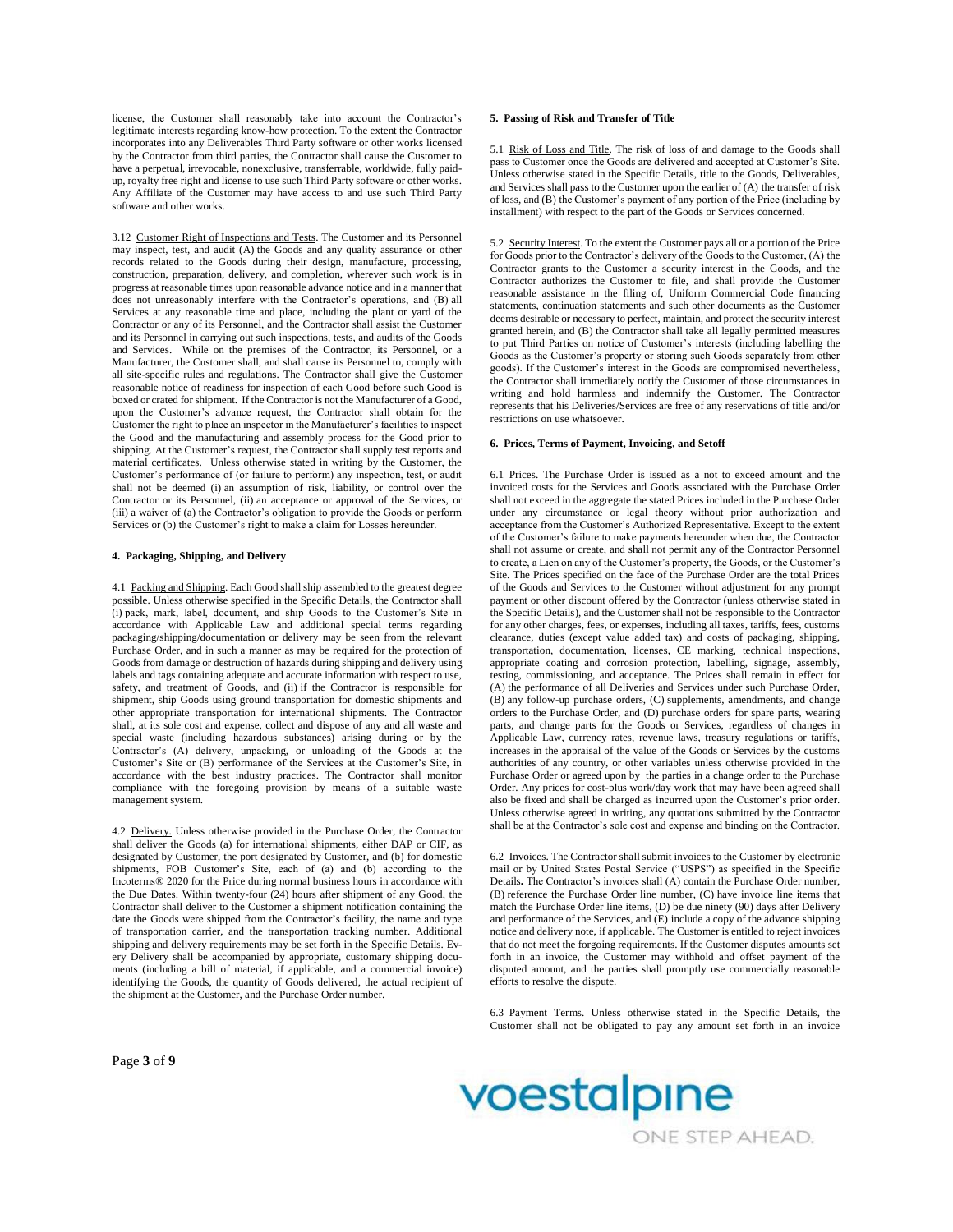delivered more than 90 days after the date on which the Services or Goods referenced in the invoice were performed or delivered, as applicable. If a dispute occurs concerning an invoice, the deadline for payment of an invoice and receipt of an early payment discount set forth in this Subsection shall be determined using the date of delivery of the correct invoice and not the date of delivery of the incorrect invoice. The Customer's payment of an invoice does not constitute acceptance of Goods or Services. After the Contractor satisfies its obligations hereunder for the Purchase Order and delivers to the Customer a proper invoice, the Customer shall make payment within 90 days after invoicing unless otherwise stated in the Specific Details. If the Customer pays an invoice within 45 days after receipt of the invoice, the Contractor shall provide a discount equal to two percent of the amount of the invoice. If late payment occurs due to the Customer's fault, the Customer shall pay to the Contractor late payment interest of four percent per annum. The Contractor shall not offset any of its own claims against counterclaims out of the same transaction or other transactions, unless such counterclaims have been ascertained by court in a non-appealable manner or expressly acknowledged by the Customer.

# **7. Collateral and Insurance**

7.1 Retainage. If the Specific Details includes a retainage, the retainage amount shall be deducted from the final invoice total and shall be held by the Customer as security for the performance of the Contractor's obligations hereunder. The Customer may use the retainage, among other uses, to cure a Contractor event of default, for damages owed by Contractor hereunder, for payment of unpaid subcontractors of the Contractor and payments made to remove Liens filed by subcontractors of the Contractor, and to satisfy any and all other amounts payable to the Customer hereunder. Any interest on the retainage shall accrue for the account of the Customer and not the Contractor. The retainage amount will be retained for the duration of the Warranty Period or guarantee period (and at least for a period of two years from unconditional taking of delivery or unconditional acceptance) plus 45 calendar days (the "Retainage Period").

7.2 Letter of Credit. The retainage may be replaced by the Contractor, at the Contractor's sole cost and expense, with an irrevocable letter of credit, in form and substance acceptable to the Customer, issued by a United States financial institution acceptable to the Customer and maintained until the end of the Retainage Period. If any retainage is in the form of a letter of credit, then the Contractor shall provide, or cause to be provided, a replacement letter of credit from a Qualified Issuer, in the amount required in the Specific Details within five business days after notice from the Customer or the issuer to the Contractor requesting such replacement after the occurrence of any one of the following events: (i) the issuer of the letter of credit has provided a notice to the Contractor or the Customer that it does not intend to extend the letter of credit beyond the expiration of such letter of credit; (ii) the failure of the issuer of the letter of credit to immediately honor the Customer's properly documented request to draw on such letter of credit; or (iii) the issuer of the letter of credit becomes bankrupt or insolvent. If the replacement letter of credit is not delivered in accordance with this Section 7, the Customer shall have the right to demand payment of the retainage in cash from the Contractor, and the Customer shall retain such amount in order to secure the Contractor's obligations under the Purchase Order; *provided* that, if and to the extent such retained amount exceeds payment and performance in full of all of the Contractor's obligations under the Purchase Order, the Customer shall refund the excess to the Contractor promptly after all such obligations of the Contractor under the Purchase Order shall have been paid or performed in full.

7.3 Insurance. The Contractor shall, at its own expense, maintain and carry the Required Insurance (defined below) in full force and effect with insurance carriers acceptable to Customer until the later expiration of (a) the Warranty Period, (b) the Retainage Period, if any, and (c) and the indemnity period of the Purchase Order: (i) commercial general liability insurance (including product liability) in a sum no less than \$1,000,000 for each occurrence and \$2,000,000 in the aggregate; (b) to the extent any work related to this Purchase Order is performed in the U.S., workers' compensation insurance in compliance with Applicable Laws; (c) to the extent any work related to the Purchase Order is performed in the U.S., automobile (motor vehicle) liability insurance covering all liabilities for personal injury and property damage arising from the use of such vehicles, with limits of no less than \$1,000,000 per occurrence; and (d) umbrella or excess liability insurance with limits of not less than \$5,000,000 (collectively, the "Required Insurance"). Insurance").

Page **4** of **9**

Contractor shall furnish to Customer either a certificate of insurance evidencing the Required Insurance or certified copies of all insurance policies within 10 days of Customer's written request. The certificate of insurance and the insurance policies effectuating the Required Insurance will provide that Customer will receive 30 days' prior written notice from the insurer of any termination or reduction in the amount or scope of coverage. Contractor's furnishing of certificates of insurance or purchase of insurance shall not release Contractor of its obligations or liabilities under the Purchase Order. The Required Insurance shall be: (i) endorsed to name the Customer, its Affiliates, and their respective officers, directors, shareholders, members, partners, and employees, and the successors and assigns of all of the foregoing (the "Additional Insured Persons") as additional insureds or provide blanket additional insured status that covers the Additional Insured Persons as additional insureds; (ii) the primary coverage without any right of contribution from any other insurance held by any Additional Insured Person, in each case, to the extent of the indemnification obligations assumed by the Contractor hereunder; and (iii) so written or endorsed to include waivers of all subrogation rights of the insurers against the Additional Insured Persons. The workers' compensation insurance shall include an Alternate Employer endorsement.

## **8. Delay in Delivery, Warranty**

8.1 Delay in delivery. The Contractor acknowledges that time is of the essence. Except as set forth in the Specific Details, the Customer will not be required to pay for any Goods delivered on the Due Date in excess of the quantities specified in the Specific Details for the Due Date or to accept Goods that are delivered in advance of the Due Date. The Customer may change the rate of scheduled shipments of the Goods or direct temporary suspension of scheduled shipments of the Goods, neither of which shall entitle the Contractor to a modification of the Price. If the Contractor fails to achieve the Due Date for any reason, other than the Customer's failure or a Force Majeure and Customer requires an expedited method of transportation of the Goods, the Contractor shall ship the Goods as expeditiously as possible at the Contractor's sole expense or the Customer will have the right to arrange for the expedited shipment of the Goods, and the Contractor will pay or reimburse the Customer for the entire cost of the expedited shipping. Notwithstanding the foregoing, if the Contractor fails to comply with any Due Date or Schedule, the Customer may, in its sole discretion, (a) require that the Contractor promptly reimburse the Customer for any costs or expenses the Customer incurs as a result of such failure, and (b) terminate the Purchase Order in whole or in part. If the Customer terminates the Purchase Order in whole or in part, the Contractor may, in its sole discretion, require that the Contractor (i) refund (A) the Prices paid by the Customer for any Deliveries and Services not performed by the Contractor prior to such termination, and (B) the difference between the Prices and the prices paid by the Customer for the replacement goods and services (if the prices are higher than the Price), and (ii) provide, at no additional charge to the Customer, any materials, information, and parts of documentation (including workshop drawings, calculations, and licenses) that are absolutely necessary for substitute or self-performance.

### 8.2 Contractually Modified Warranty.

(A) *Warranties on Goods*. In addition to any warranties contained in the Specific Details, the Contractor warrants to the Customer that: (i) until the expiration of the applicable Warranty Period, (a) Goods shall (1) conform to the Customer's specifications and metrics, or if none are given, to samples thereof, (2) be free of defects in material and workmanship and without variation and of even kind, quality, and quantity within each unit and among all units, (3) be fit for the purpose for which such Goods are ordinarily used, and (4) contain zero percent asbestos; (b) none of the software included in the Goods shall (1) introduce or include any Trojan horse, virus, worm, trap, spyware, back door, disabling or destructive code, time, clock, counter, or other limiting design or routine that causes the software or any other part of the Goods to be erased, inoperable, or otherwise incapable of being used in the full manner for which it was intended, or (2) contain code or materials subject to non-negotiable licenses, including "open source" or "freeware" software, or other materials requiring that software combined or distributed with such materials be (A) disclosed or distributed in source code form, (B) licensed for the purpose of making derivative works, or (C) re-distributable at no charge or subject to material limitations or conditions; and (c) Material Safety Data Sheets provided by the Contractor hereunder shall be complete and accurate; (ii) Goods do not infringe upon or violate the intellectual property rights of a Third Party; (iii) the Contractor owns

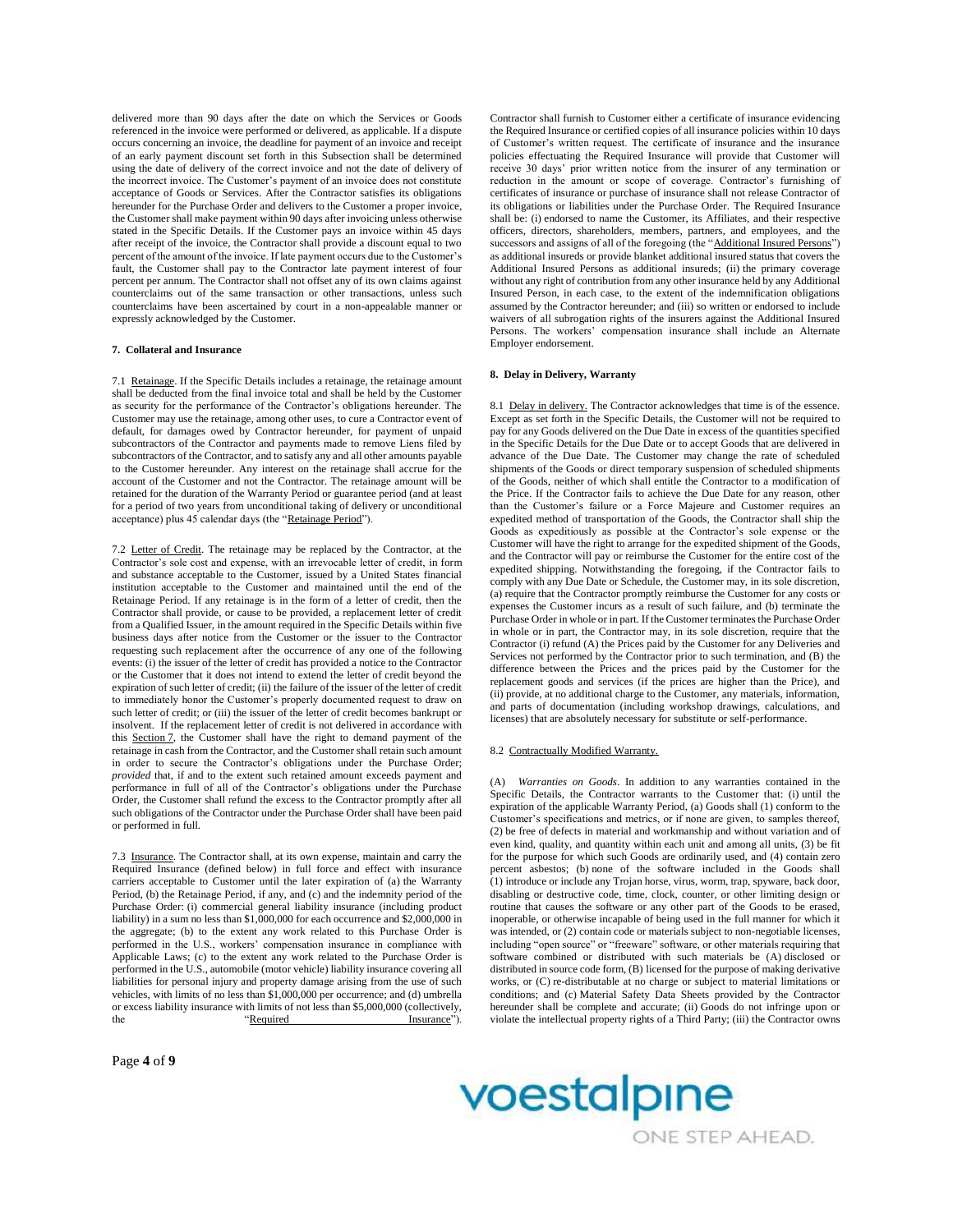rights in all Goods prior to delivery thereof, and good and merchantable title to each Good shall be transferred to the Customer upon acceptance of Goods; and (iv) Goods shall be free and clear of Liens. The foregoing warranties shall survive any inspection, delivery, acceptance, or payment by the Customer, but shall not apply to consumable items attached to or used in conjunction with Goods.

(B) *Warranty Periods*. Except for latent defects and defects in title, the warranty period shall (i) commence on the date of delivery of the Good and end on the date set forth in the Specific Details, or (ii) if no date is set forth therein, (a) for all movable Goods the later of (1) 24 months after the Good is placed in service or (2) 36 months after delivery of the Good to the Customer, and (b) for all immovable Goods, 36 months after the Goods are delivered and placed in services, if applicable (each foregoing warranty period, the applicable "Warranty Period"); provided, however, that the Warranty Period for Defective Goods shall start to run anew after the successful correction of the Defective Good has been performed. For latent defects and defects in title, the applicable Warranty Period shall start to run not earlier than from the time they are noticed. Notwithstanding the foregoing, the Warranty Period shall in any case end 48 months after the commencement of the original Warranty Period for such Good; provided that the applicable Warranty Period shall be interrupted by downtime during which the entire Good cannot be used as a result of the Good being a Defective Good.

(C) *Defective Goods*. The Contractor shall promptly repair, modify, or replace, at the Contractor's election, Goods that do not fully comply with the warranties set forth in Section 8.2(A) ("Defective Goods") at no cost to the Customer, except that if the Contractor cannot repair, modify, or replace the Defective Goods such that the Defective Goods comply with the warranties within a reasonable time after the Customer's or the Contractor's discovery of noncompliance, the Contractor (i) shall refund all payments made by the Customer for the Defective Goods, (ii) arrange and pay for the removal of the Defective Goods or pay the Customer the reasonable costs incurred by the Customer to remove the Defective Goods, including shipping costs, and (ii) pay the Customer (a) the difference between the Prices paid for the Defective Goods and the prices paid by the Customer for replacement goods (if the prices for replacement goods are higher than the Prices paid for the Defective Goods), and (b) the reasonable costs incurred by the Customer to install the replacement goods. The burden to prove the non-existence of a Defective Good shall be borne by the Contractor. The Customer shall have no duty to inspect or reject the Goods or Services at the time of Delivery or acceptance. The Contractor shall comply with this Section 8.2(C) in a manner that safeguards the business operations of the Customer, including with respect to the requirements of production and the undisturbed continuous industrial operation.

(D) *Manufacturer Warranties*. If the Contractor is not the Manufacturer of a Good, the Contractor (i) shall secure the warranties and remedies set forth in Section 8.2(A), (B), and (c) from the Manufacturer, (ii) assign the warranties and remedies to the Customer effective upon delivery of the Good, and (iii) upon the Customer's request, shall serve as the Customer's agent for purposes of administering the warranties and remedies provided by the Manufacturer and otherwise assist the Customer in obtaining warranty service from the Manufacturer.

(E) *Exclusive Warranties*. Except for the foregoing warranties and any warranties contained in the specific details, no other warranties written or oral, statutory, express or implied, shall apply to goods.

8.3 Performance Standards. The Contractor shall perform Services (A) in compliance with all Permits held by the Contractor or the Customer in connection with the Contractor's performance of the Services, (B) in a professional manner with the standard of care, skill, and diligence normally provided by a professional Person in the performance of services similar to the Services, (C) in full compliance with all final written descriptions, specifications, drawings, metrics, and representations agreed upon by the Customer or otherwise provided by the Customer, including those stated in the Specific Details, (D) using qualified, competent, experienced, and, if applicable, licensed Personnel, (E) in a manner that does not infringe upon or violate the intellectual property rights of a Third Party, and (F) in accordance with the Schedule or Due Date, as applicable. The Contractor shall (i) obtain all Permits necessary or desirable for the performance of Services prior to the commencement of the applicable Services, and (ii) maintain the Permits in full force and effect until completion of the applicable Services. The Contractor shall cause all Deliverables and all engineering and consultancy Services to be accurate and complete.

# **9. Damages and Product Liability; Indemnification**

9.1 Indemnification and Procedure. Each party (the "Indemnifying Party") shall indemnify and hold harmless the other party, its Affiliates, its and their respective officers, directors, shareholders, members, partners, and employees, and the successors and assigns of all of the foregoing (as applicable, such party's "Group") from and against losses, costs, expenses, liabilities, damages, fines, and penalties, including court costs, reasonable attorneys' and professionals' fees and expenses, and other litigation or settlement expenses ("Losses") sustained or incurred by a member of such Group, including as a result of a claim, demand, or action made by a Third Party or an employee of the Indemnifying Party (a "Third Party Claim"), to the extent the Losses arise out of (A) bodily injury or property damages directly or indirectly caused by the Indemnifying Party's Group or Personnel, (B) a negligent or wrongful act or omission of, or a breach of the representations, warranties, or covenants of the Purchase Order by, the Indemnifying Party's Group or Personnel, or (C) in the case of the Contractor as Indemnifying Party, infringement of the intellectual property rights of a Third Party by a Service or Good or otherwise directly or indirectly caused by the Contractor's Group or Personnel. If a Third Party Claim is made against a member of a Group (as applicable, the "Indemnified Party") that could reasonably be expected to result in a Loss that is subject to the indemnification obligations of this Section 9.1, or if the Indemnified Party discovers any inquiry or investigation that it believes may involve or expect to lead to a Third Party Claim that could reasonably be expected to result in such a Loss, the Indemnified Party shall promptly notify the Indemnifying Party, and the Indemnifying Party and Indemnified Party shall cooperate to defend or settle such Third Party Claim.

9.2 Manufacturers' Indemnities. The Contractor hereby assigns to the Customer all of the Contractor's right, title, and interest in each applicable indemnification commitment owed to the Contractor by any Manufacturer of Goods for the applicable term, including any Manufacturer's indemnification obligations in the event of patent, copyright, trade secret, or other intellectual property right infringements or violations. The Contractor shall cooperate with the Customer to obtain the consent of each Manufacturer to the assignment of the Manufacturer's indemnification obligations to the Customer. The Contractor shall execute and deliver such further instruments and take such further acts as may be reasonably requested to enable the Customer to exercise and enforce in the Contractor's name all of such rights.

9.3 Interpretation of Indemnity Provisions. If the indemnities provided in this Section 9 are contrary to the Applicable Law governing the Purchase Order, then the indemnity obligations hereunder shall be construed to apply to the fullest extent allowed by Applicable Law. The obligations of this Section 9 shall apply regardless of the amount of insurance coverage held by the Contractor, including coverage under a workers' compensation act, disability act, or other employee benefit act, or any other Applicable Law that would limit the amount or type of damages, compensation, or benefits payable by or for the Contractor, and shall be both independent of and not limited by or to any insurance carried or provided by the Contractor.

9.4 Additional Procedure for Infringement. If a Third Party Claim has been made that a Service or Good has infringed any trademarks, patents, copyrights, trade secrets, trade names, or other Third Party rights, or if, in either party's judgment, any Good or Service is likely to be infringing (in each case, an Infringing Item"), the Contractor may, at its option (A) procure for the Customer the right to continue using the Infringing Item, or (B) replace or modify the Infringing Item to make its use non-infringing while yielding substantially equivalent results. If neither of the above options are or would be available on a basis that the Contractor finds commercially reasonable, then the Contractor shall terminate the Purchase Order, the Contractor shall pick up the Infringing Item from the Customer (if the Infringing Item is a Good), and the Contractor shall refund to the Customer the Prices paid for the Infringing Item. The Contractor shall not be required to indemnify the Customer to the extent a Third Party Claim of infringement arises from (i) the combination of an Infringing Item by the Customer with products or services not provided by the Contractor, or (ii) modification of an Infringing Item by any Person engaged by the Customer or under the Customer's control, other than the Contractor or an agent of the Contractor. The Contractor's obligations under this Section 9.4 are in addition



ONE STEP AHEAD.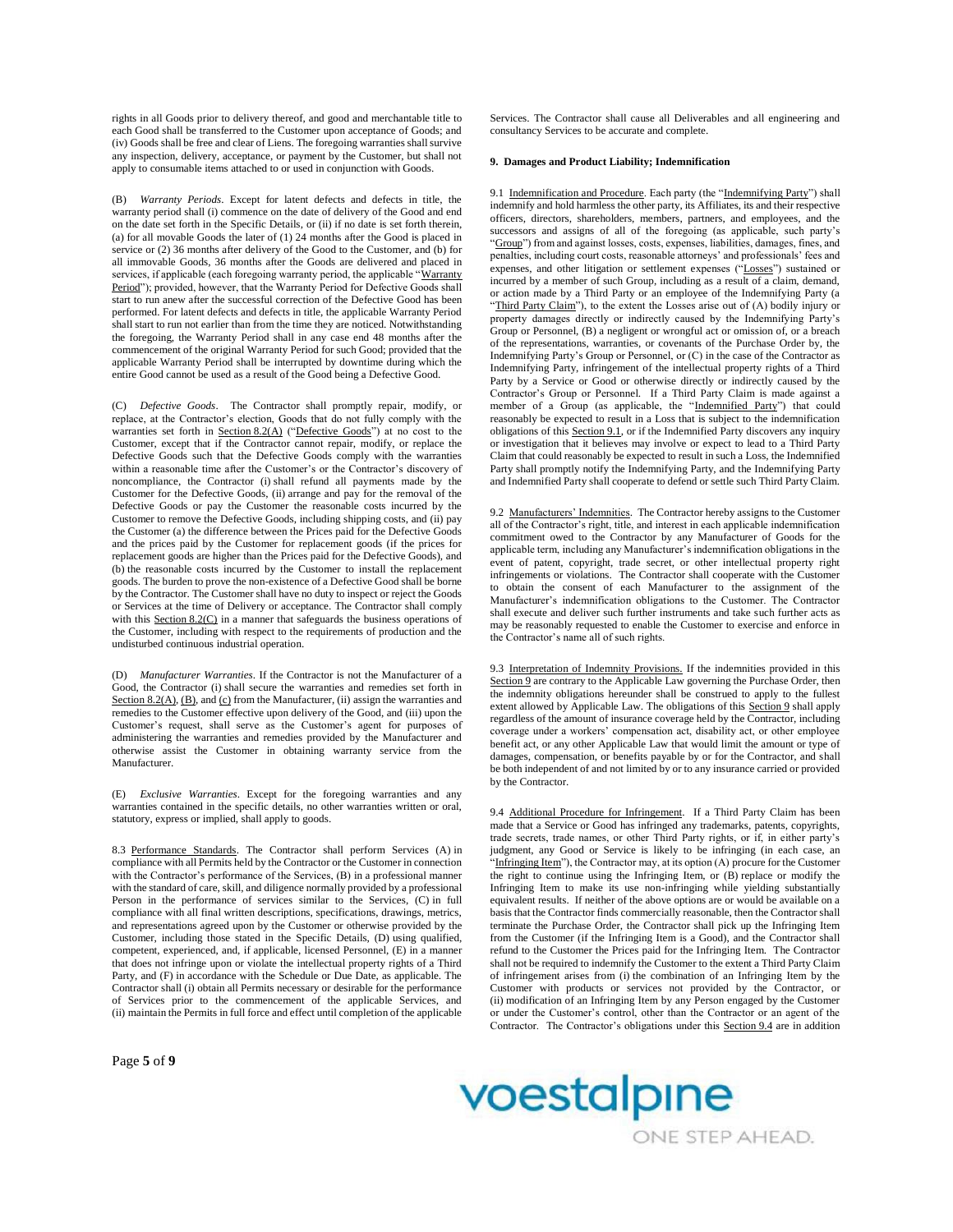to, and not in lieu of, its obligations under the previous Subsections with respect to Losses resulting from a Third Party Claim of infringement.

 $Q<sub>5</sub>$ 

#### **10. Compliance and Code of Conduct**

The Contractor shall, and shall cause its Personnel to, perform Services and provide Goods in accordance with all Applicable Laws and the Customer's Policies, including the principles and guidelines for sustainable, ethical, moral, and legally unobjectionable business conduct defined in the "Code of Conduct of voestalpine AG" and the related "Code of Conduct for voestalpine Business Partners" available at http://www.voestalpine.com/group/en/group/compliance and the Customer and its Personnel may audit compliance with the foregoing upon prior notice, including on the Contractor's premises.

#### **11. Quality and Environmental Management; REACH; RoHS; and Conflict Minerals**

The Contractor shall, and shall cause its Personnel to, perform Services and provide Goods in accordance with (A) the quality principles and environmental management principles of the relevant standards of International Organization for Standardization ("ISO") 9001, ISO TS 16949 (relevant to automobilerelevant subcontractors), ISO 14001, and other ISO standards, as applicable to the Goods and Services, and (B) the relevant regulations of the Customer's quality, safety, and environmental policies. The Contractor shall also take into account the criteria of energy efficiency and greenhouse gas efficiency with respect to energy-related Goods. At the Customer's request, the Contractor shall provide to the Customer additional data, including information on consumption, the product life cycle (Life Cycle Assessment LCA) and relevant classifications according to efficiency classes.

### **12. Confidentiality, Marketing, and Data Protection**

12.1 Marketing and Data Protection. The Contractor agrees and acknowledges that the Customer may process personal data of the Contractor for the purposes of soliciting and handling contractual relationships and maintaining business relationships and transmit the same to all group entities of voestalpine AG in the world (an overview of all voestalpine entities is available at: http://www.voestalpine.com/group/en/group/locations) and Third Parties involved in performance of the Purchase Order to the extent necessary to achieve the purpose of the Purchase Order and that recipients of such data may be located in countries with a lower level of data protection. This consent may be revoked at any time, in particular by a written request to the Customer.

12.2 Confidentiality. The Contractor shall keep confidential and not disclose to any Person any (A) non-public documents and information designated by the Customer as "proprietary" or "confidential" or that the Contractor knows or has reason to know the Customer treats as confidential, (B) business and investment opportunities disclosed by the Customer, (C) proprietary information of the Customer disclosed in oral or other media form that is identified in writing as confidential within 30 days following the disclosure, (D) business plans and methods, customer information, engineering, operating, and technical data of the Customer, (E) all data, in any form, that was recaptured, stored, processed, or transmitted by the Contractor on the Customer's behalf ("Confidential Information"). The Contractor shall be prohibited from handling data of the Customer that is not absolutely necessary to fulfil its obligations hereunder.

12.3 Disclosure to Advisors; Contractors*.* The Contractor may disclose Confidential Information to its Third Party professional advisors (including auditors, consultants, accountants, attorneys, and financial advisors), contractors, prospective contractors, and subcontractors that are acting solely for the Customer's benefit and that have a need to know such information in order to provide, or make a proposal to provide, advice or services to the Customer, provided that such advisors, contractors, prospective contractors, and subcontractors agree to not disclose the Confidential Information to any Third Party without the Customer's prior written consent.

12.4 Disclosure Compelled by Applicable Law*.* If the Contractor is compelled to produce Confidential Information of the Customer by Applicable Law, the Contractor shall give the Customer prompt notice of such legal process and shall reasonably cooperate with the Customer in seeking a protective order or other appropriate protection. If a protective order or other appropriate protection is not obtained, or if the Customer waives its right to seek a protective order or other appropriate protection, the Contractor shall (A) furnish only that portion of the Confidential Information that, upon the advice of legal counsel, it is legally required to disclose, and (B) exercise reasonable efforts to obtain assurance that confidential treatment shall be afforded such Confidential Information.

12.5 No Publication. The Contractor shall not use the Customer's name or the fact that the Contractor is selling Goods to, or performing Services for, the Customer in any press releases, media statements, or public communications or otherwise publicize the Purchase Order without prior consent of an executive office of the Customer. The Contractor shall not use the Customer's name, logos, copyrights, trademarks, service marks, trade names, or trade secrets in any way without the Customer's prior consent, and the Customer shall not be deemed to have granted the Contractor a license of, or granted the Contractor any rights in, any of the foregoing by entering into the Purchase Order.

12.6 **Defend Trade Secrets Act**. Pursuant to the Defend Trade Secrets Act of 2016, if the Contractor is an individual, the Contractor acknowledges that he/she shall not have criminal or civil liability under any Federal or State trade secret law for the disclosure of a trade secret that (A) is made (i) in confidence to a Federal, State, or local government official, either directly or indirectly, or to an attorney and (ii) solely for the purpose of reporting or investigating a suspected violation of law; or (B) is made in a complaint or other document filed in a lawsuit or other proceeding, if such filing is made under seal. In addition, if the Contractor files a lawsuit for retaliation by the Customer for reporting a suspected violation of law, the Contractor may disclose the trade secret to the Contractor's attorney and may use the trade secret information in the court proceeding, if the Contractor  $(X)$  files any document containing the trade secret under seal and  $(Y)$ does not disclose the trade secret, except pursuant to court order.

### **13. Spare Parts, Wearing Parts and Change Parts**

To the extent that the Goods are used in continuous industrial operation, the Contractor shall promptly after Delivery submit a proposal from the Manufacturer of spare parts and wearing parts to the Customer to make available an adequate supply of spare parts and wearing parts (including system-critical components) for the duration of the applicable Warranty Period, and such proposal shall include delivery periods therefor and the Manufacturer specifications (including the exact name and address of the Manufacturer, the type and name of the part, standards, specifications of material, measurements, layout drawings, and detailed drawings) in a format that can be edited electronically so that the Customer will be able to order the relevant spare parts and wearing parts directly from the Manufacturer. In addition, spare parts and wearing parts shall in any case be offered by the Contractor at market and competitive prices.

#### **14. Safety Guidelines and Foreign Labor**

14.1 Trainings. The Contractor shall, and shall cause its Personnel to, (A) attend safety trainings of the Customer on risks related to health, the environment, operations and construction sites, and on the safety and visitor regulations applicable on the Customer's Site, and (B) comply with such trainings.

14.2 Safety. Prior to performing the Services, the Contractor shall inspect the condition of and the ingress and egress to and from the Customer's Site. For that purpose, the Customer shall grant the Contractor reasonable access to the relevant Customer Site during normal office hours upon the Contractor's reasonable prior request. When on Customer's Site or performing the Deliveries or Services, the Contractor shall, and shall cause its Personnel to, fully comply with all prudent industry practices, Applicable Laws, Customer's Policies, and Customer's Sitespecific rules and requirements. The Contractor shall be solely responsible for the work safety and industrial hygiene of its Personnel. The Contractor voluntarily accepts all hazards and risks that may be presented in the performance of the Deliveries and Services at Customer's Site, and the Customer assumes no affirmative duties with respect to the safety of the Contractor's Personnel. If an

Page **6** of **9**

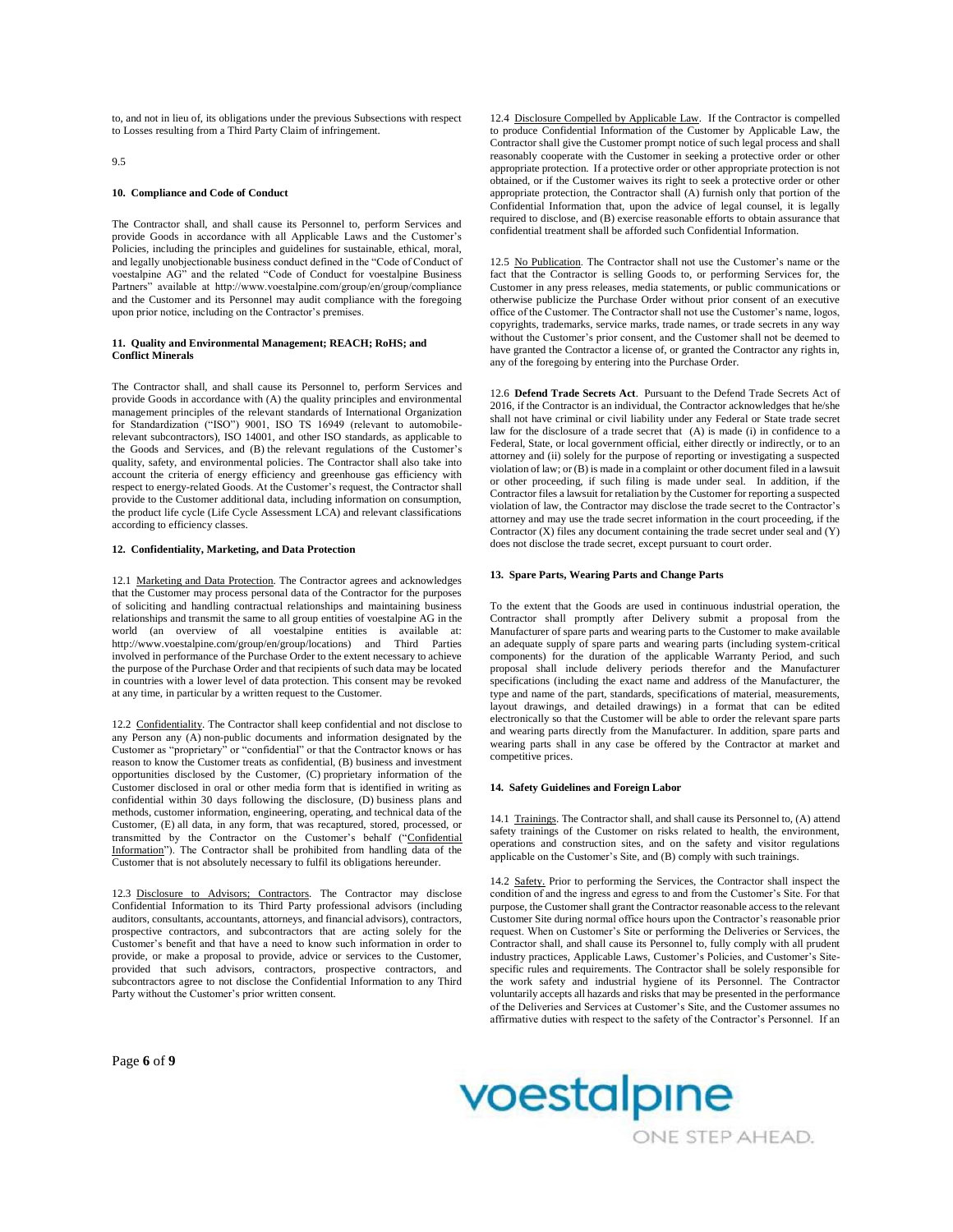accident involving the Contractor's Personnel occurs on the Customer's Site, the Contractor shall notify the Customer immediately. If the Contractor's Personnel use the Customer's first aid services, the Contractor assumes all risks with respect thereto on its own behalf and on behalf of the Contractor's Personnel. The Contractor shall promptly furnish the Customer full written reports of any accidents involving person or property associated with the Services or Deliveries.

14.3 Hazardous Substances**.** At least 20 business days before Services are performed on the Customer's Site requiring the use of hazardous chemicals or substances, the Contractor shall deliver to the Customer a proposal setting forth (A) a copy of the Contractor's hazard communication program, (B) a list of all hazardous chemicals and other substances the Contractor proposes to bring onto the Customer's Site and the quantities of each, and (C) safety data sheets for each chemical and substance on the list. The Customer shall notify the Contractor of any objections to the proposal within 15 business days after receipt thereof. If the Customer fails to timely object, the proposal shall be deemed approved, and the Contractor may bring the listed hazardous chemicals and substances onto the Customer's Site in accordance with the proposal. As soon as practicable after the Contractor's completion of Services on the Customer's Site, the Contractor shall dispose of all hazardous chemicals and substances used during the performance of Services in accordance with all Applicable Laws and the Customer's Policies.

### **15. Defaults/Customer's Rights to Rescind/Dissolve the Contract**

The Contractor shall be in default under the Purchase Order if the Contractor breaches any Specific Detail or term or condition of the Purchase Order and, if such breach is capable of being cured, does not cure such breach (A) immediately, or (B) within 15 days after the Customer gives the Contractor notice of such breach, except that no cure period or notice from the Customer shall be required if (i) the default involves (a) breach of an Applicable Section (as defined below), (b) a violation of Applicable Law, or (c) a failure to comply with the Due Dates or Schedule, (ii) the Contractor becomes bankrupt or insolvent, or (iii) the Contractor commits the same or similar breach more than one time during any six-month period. Upon a default under the Purchase Order, the Customer shall be entitled to (w) suspend some or all of its performance under the Purchase Order, (x) cancel the affected Goods or Services without paying Cancellation charges, (y) terminate the Purchase Order and have no further obligation under the Purchase Order to the Contractor, and (z) declare all or part of the Contractor's obligations to the Customer under the Purchase Order immediately due. The Customer may set off against all amounts the Customer owes the Contractor all amounts the Contractor owes the Customer.

#### **16. Force Majeure**

To the extent, a party is rendered wholly or partly unable to perform, or is delayed in the performance of, its obligations under the Purchase Order due to an event that (A) is beyond its reasonable control, (B) is not the result of negligence, willful misconduct, breach of contract, or intentional act or omission of the affected party, and (C) could not reasonably be anticipated as of the date of the Purchase Order, including acts of God (including fire, flood, earthquake, storm, lightning strike, tornado, volcanic eruption, hurricane, or other natural disaster), nationwide strikes, lockouts, war, riots, acts of public enemy or terrorist, or failure to obtain Permits (a "Force Majeure"), such failure to perform or delay in performance shall not constitute a breach of the Purchase Order, so long as the affected party (i) notifies the other party as soon as practicable, but no later than five days following the commencement of the Force Majeure, (ii) takes reasonable steps to avoid or remove the Force Majeure, and (iii) resumes performance when and to the extent the Force Majeure is removed. Unless a Force Majeure substantially frustrates the performance of a party's obligations under the Purchase Order, the Force Majeure shall not operate to excuse, but shall only delay performance, and the obligations of such party shall be extended in an amount of time equal to the time of such delay. If a Force Majeure occurs on the part of the Contractor causing a delay in the Contractor's delivery of Goods or performance of Services of more than four weeks beyond the Due Date for such Goods or the date for performance of such Services set forth in the Schedule, or if such delay significantly impairs the Customer's or the Contractor's ability to meet its obligations under the Purchase Order or the Customer's obligations to a Third Party or otherwise interferes with the Customer's business activities, the Customer may invoke a Cancellation as to Goods or Services so affected, in which case the Customer shall not owe Cancellation charges.

Page **7** of **9**

#### **17. Miscellaneous**

17.1 Severability. If any provision of the Purchase Order shall be held void or unenforceable, the remaining provisions shall remain in full force and effect and the affected provision shall automatically be replaced by a valid, effective, lawful, and enforceable provision which comes as close as possible in a legally admissible form to the business purpose of the affected provision.

17.2 Anti-Corruption Laws. The Contractor shall comply with all Laws related to anti-bribery and anti-corruption (the "Anti-Corruption Laws"). The Contractor shall (A) create and maintain its own policies and procedures to ensure compliance with the Anti-Corruption Laws, (B) enforce such policies and procedures as appropriate, (C) promptly report to the Customer any request or demand for any undue financial or other advantage of any kind received by the Contractor related to, or that could reasonably impact the performance of, the Purchase Order, (D) immediately notify the Customer if a foreign public official becomes an officer or employee of the Contractor or acquires a direct or indirect interest in the Contractor, (E) promptly, upon the Customer's request, certify to the Customer in writing signed by an authorized officer of the Contractor compliance with the Anti-Corruption Laws and the requirements of clauses (A) through (D) of this Section 17.2 (such laws, policies, and requirements, the "Anti-Corruption Terms") and provide to the Customer such supporting evidence thereof as the Customer may reasonably request, and (F) ensure that all Personnel of the Contractor do so on the basis of a written agreement that imposes on, and secures from, such Personnel terms equivalent to those imposed by the Anti-Corruption Terms. The Contractor shall be responsible for the observance and performance by such Personnel of the Anti-Corruption Terms. For the avoidance of doubt, nothing in this Section 17.2 shall prohibit customary supplier discounts to private parties.

17.3 Export Laws and Sanctions. The Contractor shall comply with all Applicable Laws related to the import and export of the Goods and shall not violate, or cause the Customer to violate, any sanctions imposed by the United Nations, the European Union, the United States of America, or any governmental authority having jurisdiction over the Contractor, the Goods, the Customer, or the transactions contemplated hereunder. The Contractor shall immediately notify the Customer if the Contractor is or becomes listed in any United Nations, European Union, or United States sanctioned- or denied-entities list or if the Contractor's export privileges under United States or other country law are otherwise denied, suspended, or revoked in whole or in part by any governmental authority.

17.4 Records. The Contractor shall, and shall require its subcontractors to, maintain true, correct, and complete books and records relating to the Goods and Services and the amounts billed to the Customer, whether maintained in electronic or printed media, including any data collected by the Contractor and its subcontractors pertaining to the Goods and Services under the Purchase Order and invoices and records sufficient to verify any sales, use, excise, value added, or other transactional taxes associated with the Goods or Services (collectively, "Records") in accordance with generally accepted accounting principles and the Customer's Policies for at least seven years after the Contractor receives the final payment under the Purchase Order. Any representative authorized by the Customer may audit any and all Records of the Contractor and its subcontractors at any time or times during the term of the Purchase Order and during the sevenyear period after the Contractor receives the final payment under the Purchase Order.

17.5 Independent Contractor. Nothing contained herein shall be construed as creating a joint venture or partnership between the parties. The Contractor and the Contractor's Personnel shall be deemed independent contractors for all purposes, and not employees, agents, or representatives of the Customer, the Customer being interested only in Goods delivered and the results of the Services performed. The Customer shall not be liable to the Contractor for any expenses paid or incurred by the Contractor unless agreed to in writing by the Customer. The Contractor shall not hold the Contractor out as an employee or agent of the Customer and shall not enter into any contract that purports to bind the Customer without prior consent of the Customer's supply chain Personnel, and any such contract shall be void. The Contractor shall report as income for federal and state income tax purposes all amounts received by the Contractor under the Purchase Order and shall not be entitled to any employment benefits of any kind provided by the Customer to its employees.

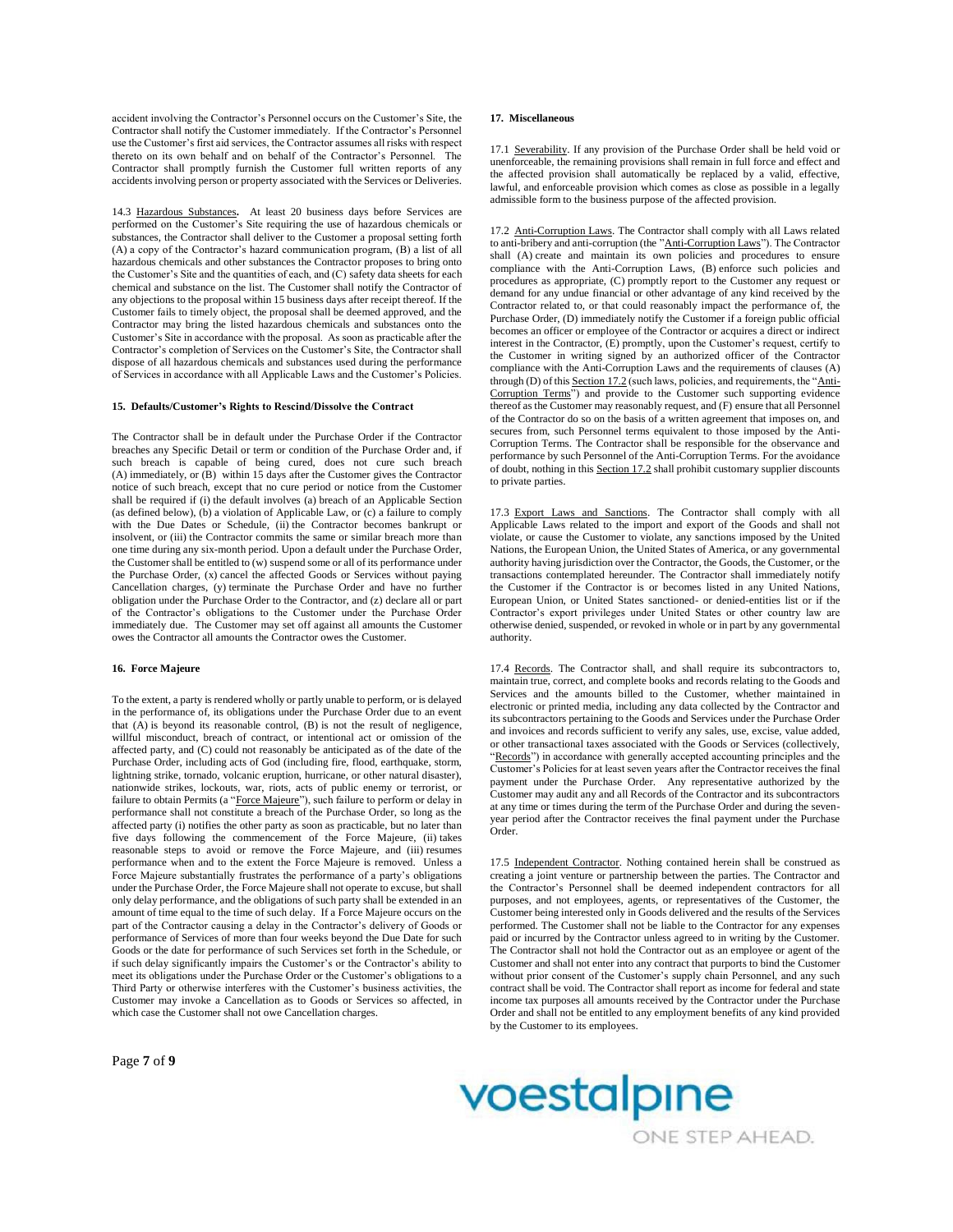17.6 No Assignment. The Contractor shall not assign, delegate, or subcontract all or any portion of the Purchase Order, including assignments of any interests in revenues or fees paid by the Customer under the Purchase Order, without the prior consent of the Customer's Authorized Representative. Any attempted assignment, delegation, or subcontracting without the Customer's Authorized Representative's prior consent shall be void. If an assignment or subcontract is consented to by the Customer, the Contractor shall ensure that such assignee or subcontractor shall comply with the Purchase Order, and the Contractor shall be liable for any Losses arising out of such assignee's or subcontractor's noncompliance or omission.

17.7 Limitation of Liability. Neither party shall be liable to the other for special, indirect, consequential, nor punitive damages, except to the extent that any such damages arise from a party´s (a) indemnification obligations hereunder in connection with third party claims, (b) breach of its confidentiality obligations hereunder, (c) gross negligence or willful misconduct, or (d) in the case of the contracros as liable party, intellectual property infringement by the goods or services.

17.8 Injunctive Relief. Nothing in Section 18.2, shall prevent Customer from seeking interim or permanent injunctive relief against Contractor in the courts of the State having jurisdiction. If the Contractor violates, or threatens to violate, Section 12 or Section 17.5 (each, an "Applicable Section"), the Customer shall be entitled to immediate and permanent injunctive relief in addition to all other rights and remedies it may have at law or in equity, it being agreed that the damages that the Customer would sustain upon such violation are difficult or impossible to ascertain in advance. If the Customer is required to take legal action to enforce the covenants contained in an Applicable Section, or to enjoin the Contractor from violating an Applicable Section, (A) the Customer shall be entitled to recover, as part of its damages, its reasonable legal costs and expenses for bringing and maintaining any such action, and (B) posting of a bond or cash shall not be required as a pre-condition to the issuance of the relief sought.

17.9 Attorneys' Fees. Except as otherwise provided herein, if a party shall commence any action or proceeding against the other party in order to enforce any provision of the Purchase Order or to recover damages as a result of the alleged breach thereof, the prevailing party shall be entitled to recover all reasonable costs in connection therewith, including reasonable attorneys' fees. The prevailing party shall be determined by the dispute resolution authority based upon an assessment of which party's arguments or positions could fairly be said to have prevailed over the other party's arguments or positions on major disputed issues in the dispute resolution or at trial. This assessment includes evaluation of the following: (a) the amount of the net recovery; (b) the primary issues disputed by the parties, whether the amount of the award comprises a significant percentage of the amount sought by the claimant; and (c) the most recent settlement positions of the parties.

17.10 Cumulative Remedies; No Waiver. The remedies of the parties hereunder are cumulative and in addition to all rights and remedies at law and in equity. No delay in exercising or failure to exercise a right or remedy shall impair that or any other right or remedy or be construed as a waiver of any such right or remedy. Acceptance of late delivery of Goods shall not be deemed a waiver of the Customer's right to hold the Contractor liable for loss or damage resulting therefrom, nor shall it act as a modification of any of the Contractor's performance obligations hereunder.

17.11 Notices. All change orders, consents, notices, or other communications that are required or permitted to be given to the parties under the Purchase Order shall be (A) sufficient in all respects if given in writing and delivered (i) via the EDI, or (ii) in person or by electronic mail, overnight courier, or certified mail, postage prepaid, return receipt requested, to the receiving party at the address or email address shown on the face of the Purchase Order, or to such other address or email address as such party may have given to the other by notice pursuant to this Section, and (B) deemed delivered, given, and received (i) on the date of delivery, in the case of delivery via the EDI, personal delivery, or electronic mail, (ii) on the delivery or refusal date, as specified on the return receipt in the case of certified mail, or (iii) on the tracking report, in the case of overnight courier.

17.12 Counterparts. If signatures are required on the face of the Purchase Order, (a) the face of the Purchase Order may be executed in one or more counterparts,

Page **8** of **9**

each of which shall be deemed an original and all of which, taken together, shall constitute one document, and (b) a signature in "PDF" format or an electronic signature on the face of the Purchase Order shall be deemed an original and be binding upon the party against whom enforcement is sought.

17.13 Entire Agreement. The Purchase Order contains the entire agreement of the parties relating to the subject matter of the Purchase Order and supersedes all prior and contemporaneous agreements, understandings, usages of trade and courses of dealing, whether written or oral, except for any terms and conditions contained in a Specific Agreement.

# **18. Governing Law and Dispute Resolution Mechanism**

18.1 Governing Law. The Purchase Order shall be governed according to the laws of the country (and state/province, if applicable) from which this Purchase Order is issued as shown by the address of Customer excluding the provisions of the United Nations Convention on Contracts for the International Sale of Goods and any conflict of law provisions that would require application of another choice of law.

18.2 Exclusive Dispute Resolution Mechanism. The parties shall resolve any dispute, controversy, or claim arising out of or relating to this Purchase Order, or the breach, termination, or invalidity hereof (each, a "Dispute"), under the provisions of this Section 18.2. The procedures set forth in this Section 18.2 shall be the exclusive mechanism for resolving any Dispute that may arise from time to time, and Section  $18.2(A)$  and Section  $18.2(B)$  are express conditions precedent to the binding arbitration of the Dispute. Unless stipulated otherwise, the place of performance shall be the State.

(A) *Negotiation*. A party shall send written notice to the other party of any Dispute ("Dispute Notice"). The parties shall first attempt in good faith to resolve any Dispute set forth in the Dispute Notice by negotiation and consultation between themselves, including one or more negotiation sessions in the state where Customer's headquarters is located (the "State") attended by an executive officer of each party. If a Dispute is not resolved within thirty (30) calendar days after one party delivers the Dispute Notice to the other party (the "Escalation to Mediation Date"), either party may initiate mediation under Section 18.2(B).

(B) *Mediation*. Subject to Section 18.2(A), the parties may, at any time after the Escalation to Mediation Date, submit the Dispute to any mutually agreed to mediation service for mediation by providing to the mediation service a joint, written request for mediation, setting forth the subject of the dispute and the relief requested. The parties shall cooperate with one another in selecting a mediation service, and shall cooperate with the mediation service and with one another in selecting a neutral mediator and in scheduling the mediation proceedings to be held in the State. The parties covenant that they will use commercially reasonable efforts in participating in the mediation. The parties agree that the mediator's fees and expenses and the costs incidental to the mediation will be shared equally between the parties. The parties further agree that all offers, promises, conduct, and statements, whether oral or written, made in the course of the mediation by any of the parties, their agents, employees, experts, and attorneys, and by the mediator and any employees of the mediation service, are confidential, privileged, and inadmissible for any purpose, including impeachment, in any litigation, arbitration, or other proceeding involving the parties, provided that evidence that is otherwise admissible or discoverable shall not be rendered inadmissible or non-discoverable as a result of its use in the mediation. If the Parties cannot resolve any Dispute for any reason, including, the failure of either party to agree to enter into mediation or agree to any settlement proposed by the mediator, within sixty (60) days after the Escalation to Mediation Date, either Party may commence binding arbitration in accordance with the provisions of Section 18.2(C).

(C) *Arbitration*. Subject to Section 18.2(A) and Section 18.2(B), any Dispute shall be finally settled by arbitration by and according to the then-current commercial arbitration rules of the American Arbitration Association (the "AAA"), and the venue of such arbitration shall be in the State. The parties shall not disclose the arbitration procedure or its object, and shall maintain confidential all the information directly or indirectly related to the controversy submitted to arbitration. To initiate arbitration, either party may file the appropriate notice at the AAA. If the parties are unable to agree upon the appointment of an arbitrator